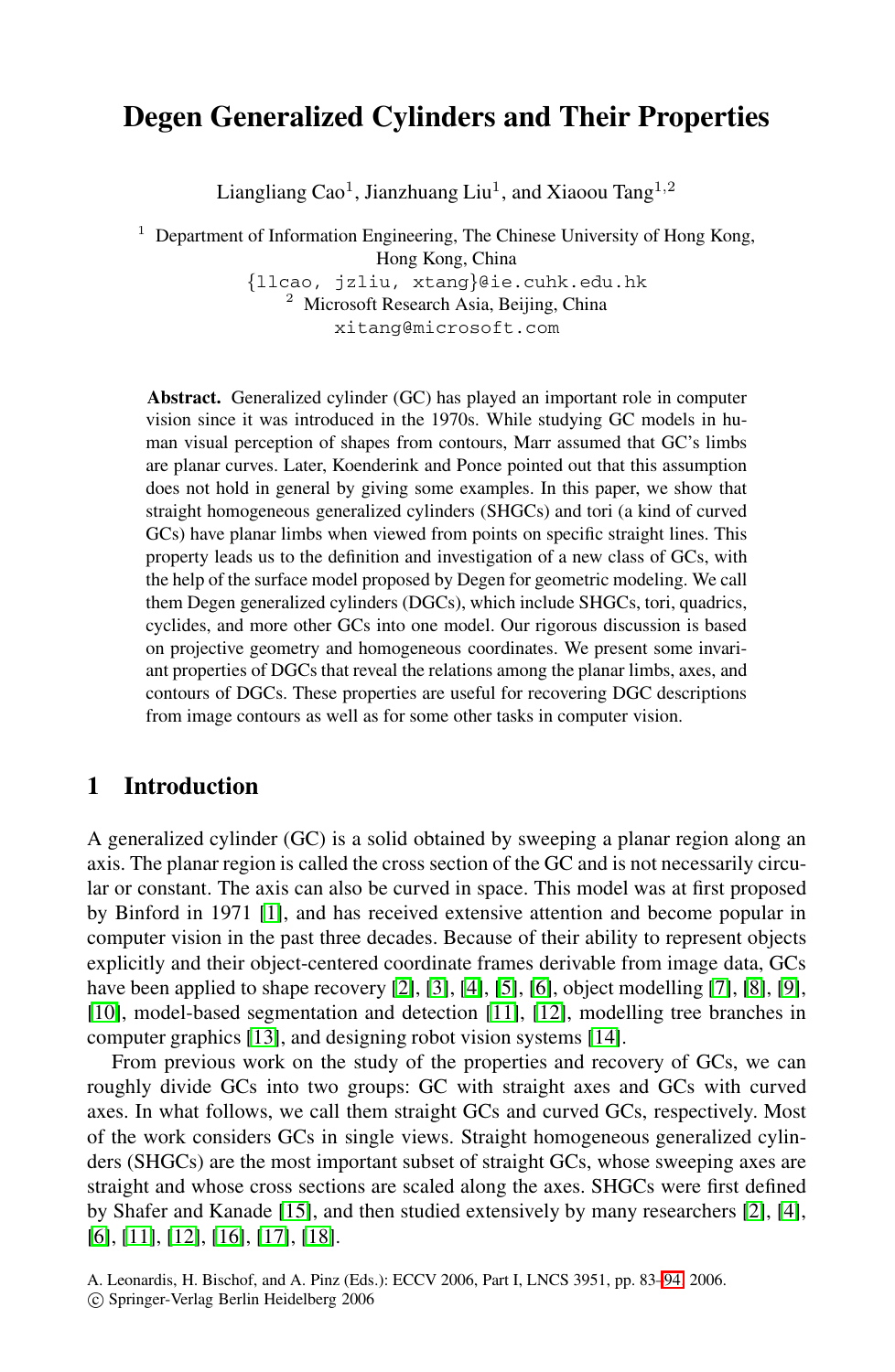Compared with SHGCs, less work on curved GCs has been done. The difficulty is mainly due to two facts: the projection of the axis of a curved GC may not be necessarily the axis of its 2D contours [\[19\]](#page-11-6), and the angle between the axis and the cross section in the image no longer keeps constant [\[20\]](#page-11-7). To interpolate the axis of a curved GC in scattered data, Shani and Ballard proposed an iterative solution of minimizing the torsion of the axis [\[10\]](#page-10-9). In [\[5\]](#page-10-4), Sayd et al. presented a scheme to recover a constrained subset of curved GCs with circular and constant cross sections. Ulupinar and Nevatia focused on a subset of GCs whose axes are planar curves<sup>1</sup> and normal to the constant cross sections [\[21\]](#page-11-8). Zerroug and Nevatia studied the invariants and quasi-invariants of a subset of GCs with planar curved axes and with circular (not necessarily constant) cross sections [\[22\]](#page-11-9). In [\[9\]](#page-10-8), Gross considered GCs with planar curved axes or with circular cross sections, and presented an algorithm to recover the GCs using image contours and reflectance information.

The analysis of the previous work on SHGCs and curved GCs is explicitly separate, focusing on special classes of GCs. In this paper, starting from the discussion of the conditions when SHGCs and tori (a kind of curved GCs) have planar limbs, we define and study a new class of GCs, with the help of the surface model proposed by Degen for geometric modeling [\[23\]](#page-11-10), [\[24\]](#page-11-11). We call them Degen generalized cylinders (DGCs), which include SHGCs, tori, quadrics, cyclides, and more other GCs into one model. Our rigorous discussion is based on projective geometry and homogeneous coordinates. We present some invariant properties of DGCs that reveal the relations among the planar limbs, axes, and contours of DGCs. We also discuss how the proposed properties can be used for recovering DGC descriptions from image contours, and for generating good initializations for a new 3D deformable DGC model in 3D data fitting and segmentation.

### **2 Planar Limbs and View Directions**

This section discusses two classes of GCs that have planar limbs when viewed from specific directions. These GCs with the property of planar limbs are the motivation of our work.

In this paper, image contours are referred to as the projections of contour generators that are curves in space. There are two kinds of contour generators: limbs and edges [\[6\]](#page-10-5). Limb points are the points where the surface turns smoothly away from the observer, and edge points are those where the surface orientation is discontinuous. A limb is sometimes called a rim [\[25\]](#page-11-12), viewpoint-dependent edge, or virtual edge [\[26\]](#page-11-13).

Although a curve in 3D space can be formed freely, its projected contours cannot keep all the information of its 3D shape. Fig. [1](#page-2-0) shows such a limitation. From the projection of a curve, one cannot judge whether it is planar or not in 3D space. To guess the ability of human vision on recovering 3D information from contours, Stevens assumed that one tends to interpret the 2D projection of a space curve as the projection of a planar curve [\[27\]](#page-11-14), [\[28\]](#page-11-15). We can see this tendency from the projections in Fig. [1](#page-2-0) if the space curve is not shown. In differential geometry, the torsion of a planar curve is zero, which was used by Shani and Ballard as the minimization criterion to recover 3D curved axes [\[10\]](#page-10-9).

<span id="page-1-0"></span> $<sup>1</sup>$  A planar curve is a curve lying on a plane in space.</sup>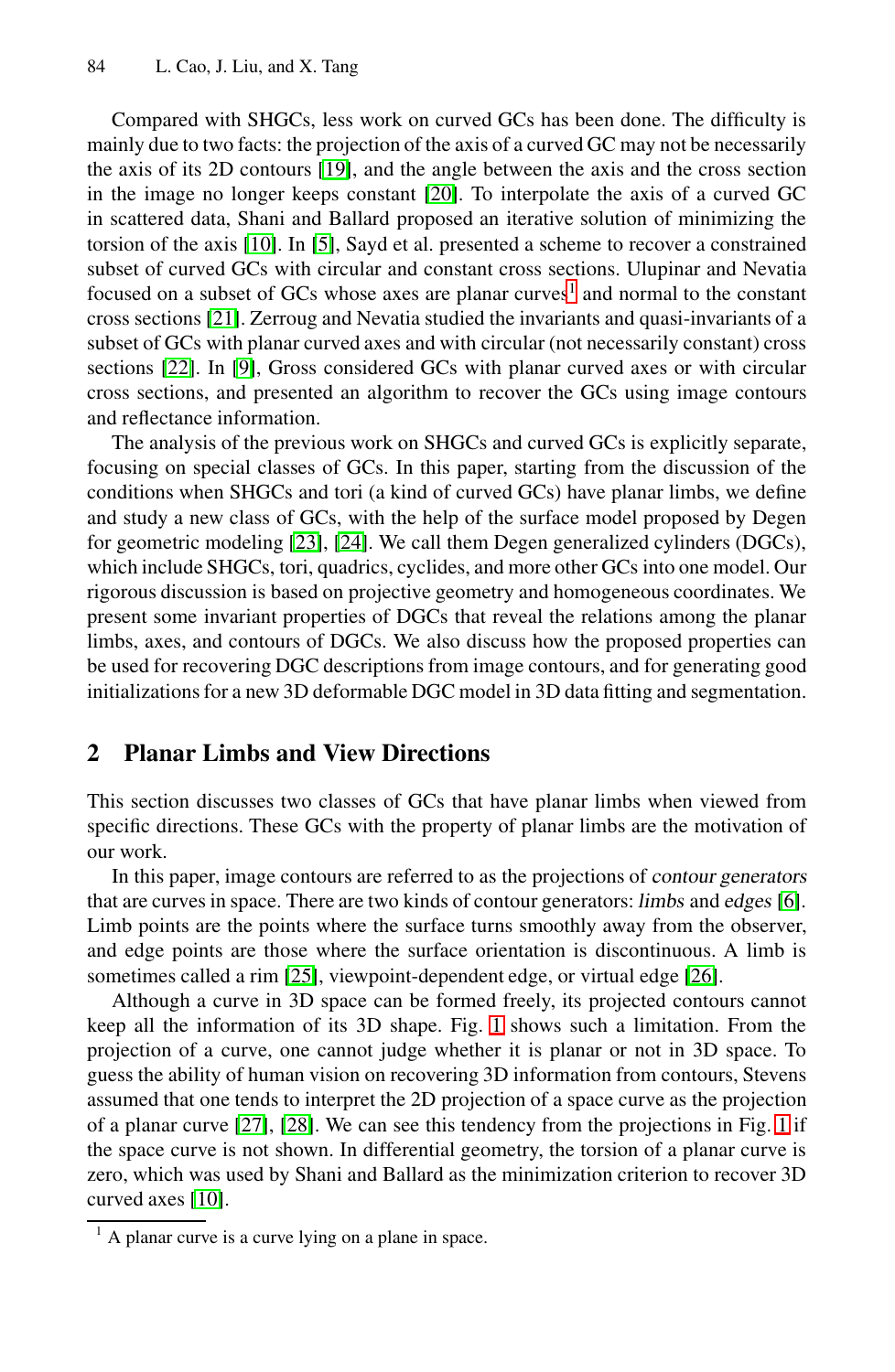

**Fig. 1.** 2D Projections unable to fully describe the 3D information of the space curve

<span id="page-2-0"></span>Marr also assumed that limbs are planar in human visual interpretation. With this assumption and other constraints, Marr showed that human beings always interpret the projected surface as part of a GC; limbs being planar is a basic assumption in the study of reconstructing object surfaces in Marr's fundamental vision theory [\[25\]](#page-11-12).

However, this assumption does not hold generally as pointed out by Koenderink [\[29\]](#page-11-16). He showed that the contour of a torus, which is a curved GC, is often the projection of a non-planar limb. Later Ponce and Chelberg revealed that even SHGCs cannot possess planar limbs from all viewing directions [\[16\]](#page-11-3). Fig. [2](#page-2-1) gives such an example, where the bold black curves are the intersection of a plane and the GC's surface. From the two viewing directions, the limbs in Fig. [2\(](#page-2-1)a) are planar, but the limbs in Fig. [2\(](#page-2-1)b) are not. Now we discuss in what conditions SHGCs and tori can have planar limbs.

We use the similar notation and the coordinate system as those in [\[6\]](#page-10-5) and [\[16\]](#page-11-3). Suppose that the axis of a SHGC coincides with the z-axis as shown in Fig. [3.](#page-3-0) The surface of a SHGC can be represented in the polar coordinate system by

<span id="page-2-2"></span>
$$
\mathbf{x}(z,\theta) = \rho(\theta)r(z)\cos\theta\mathbf{i} + \rho(\theta)r(z)\sin\theta\mathbf{j} + z\mathbf{k}
$$
 (1)

where  $z \in [a, b], \theta \in [0, 2\pi]$ , and  $\rho$  defines the reference cross section on the x-y plane, and r defines the scaling sweeping rule of the SHGC. Let **v** be the viewing direction, and **n** be the normal vector to the surface at the points on a limb. Then according to the definition of limbs, we have the relation

<span id="page-2-4"></span>
$$
\mathbf{v} \cdot \mathbf{n} = 0. \tag{2}
$$

<span id="page-2-3"></span>**Proposition 1.** *A SHGC has planar limbs when the viewing direction is normal to the axis of the SHGC under orthographic projection.*



<span id="page-2-1"></span>**Fig. 2.** (a) Planar limbs. (b) Non-planar limbs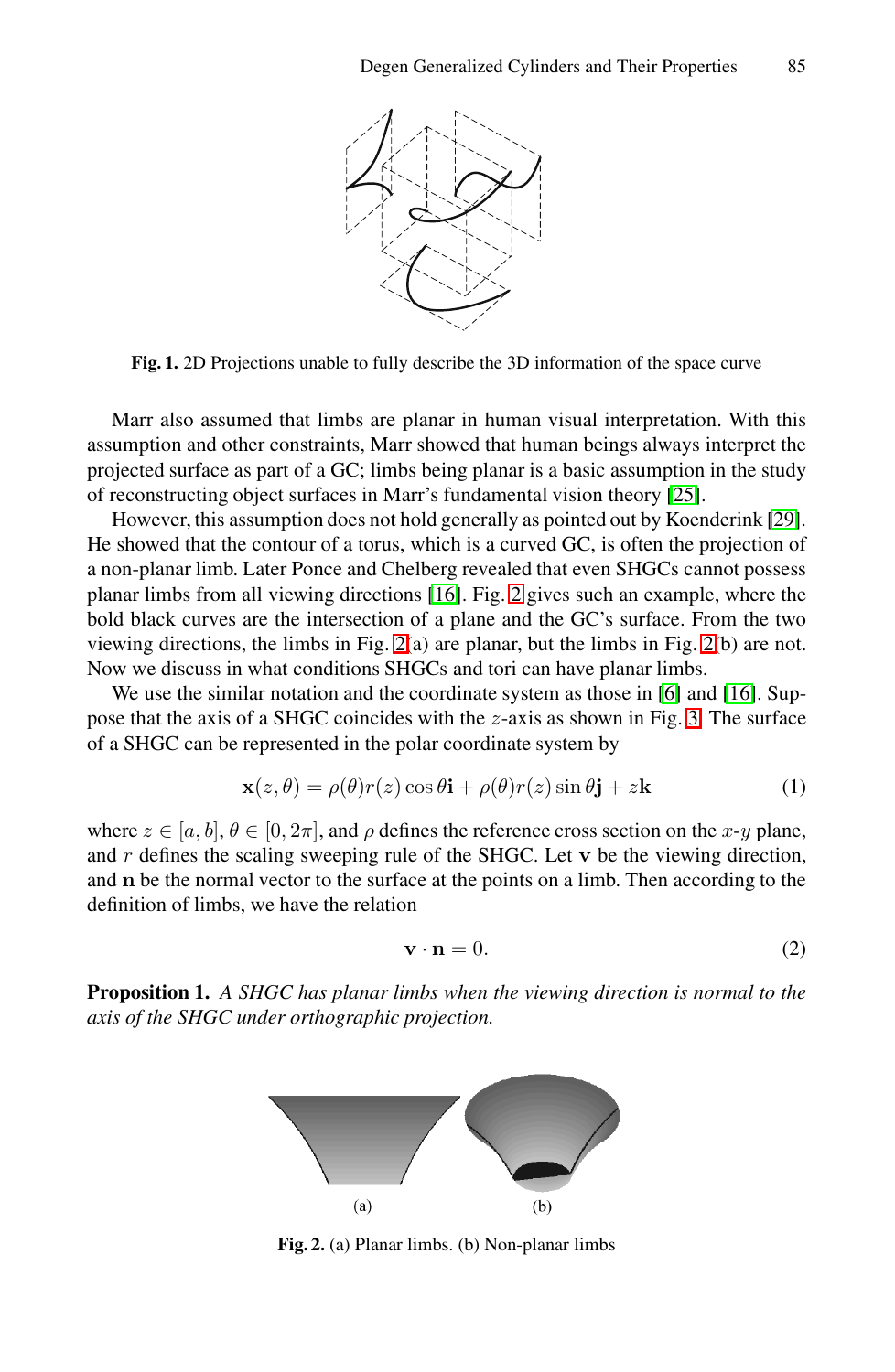**Proof.** Assume the viewing direction is given by its spherical coordinate  $(\alpha, \beta)$  (see Fig. [3\)](#page-3-0). Then

$$
\mathbf{v} = \sin \beta \cos \alpha \mathbf{i} + \sin \beta \sin \alpha \mathbf{j} + \cos \beta \mathbf{k}.
$$
 (3)

With [\(2\)](#page-2-2), Ponce [\[6\]](#page-10-5) proved that points on a limb satisfy

$$
\rho^2 r' \cos \beta = [\rho(\theta) \cos(\theta - \alpha) + \rho'(\theta) \sin(\theta - \alpha)] \sin \beta.
$$
 (4)

When **v** is normal to **k**,  $\beta = 90^\circ$ . Hence

$$
\rho(\theta)\cos(\theta-\alpha) + \rho'(\theta)\sin(\theta-\alpha) = 0,
$$
\n(5)

which implies a function  $\theta$  of  $\alpha$  only (independent of z), i.e.,  $\theta = f(\alpha)$ . We can write the limb equation as

$$
\begin{aligned} \mathbf{l}(z) &= \mathbf{x}(z, f(\alpha)) \\ &= r(z)\rho(f(\alpha))(\cos f(\alpha)\mathbf{i} + \sin f(\alpha)\mathbf{j}) + z\mathbf{k} \\ &= r(z)\mathbf{u}(\alpha) + z\mathbf{k}, \end{aligned} \tag{6}
$$

where  $\mathbf{u}(\alpha) = \rho(f(\alpha))(\cos f(\alpha)\mathbf{i} + \sin f(\alpha)\mathbf{j})$ . From [\(6\)](#page-3-1),

<span id="page-3-1"></span>
$$
\mathbf{l}''(z) = r''(z)\mathbf{v}(\alpha) \tag{7}
$$

$$
\mathbf{l}'''(z) = r'''(z)\mathbf{v}(\alpha) \tag{8}
$$

$$
\mathbf{l}''(z) \times \mathbf{l}'''(z) = \mathbf{0}.\tag{9}
$$

Hence  $I'(z) \times I''(z) \times I'''(z) = 0$ , which indicates that the limb is a planar curve, because the torsion of a planar curve is equal to zero [\[30\]](#page-11-17).  $\Box$ 

Although a torus (a curved GC) does not belong to the class of SHGCs, it also has planar limbs when viewed from specific directions. Note that the axis of a torus is a circle inside the torus.



**Fig. 3.** The coordinate system with a SHGC and the viewing direction **v**

<span id="page-3-2"></span><span id="page-3-0"></span>**Proposition 2.** *A torus has planar limbs while viewed from a point where the line through the point and the torus center is orthogonal to the torus axis.*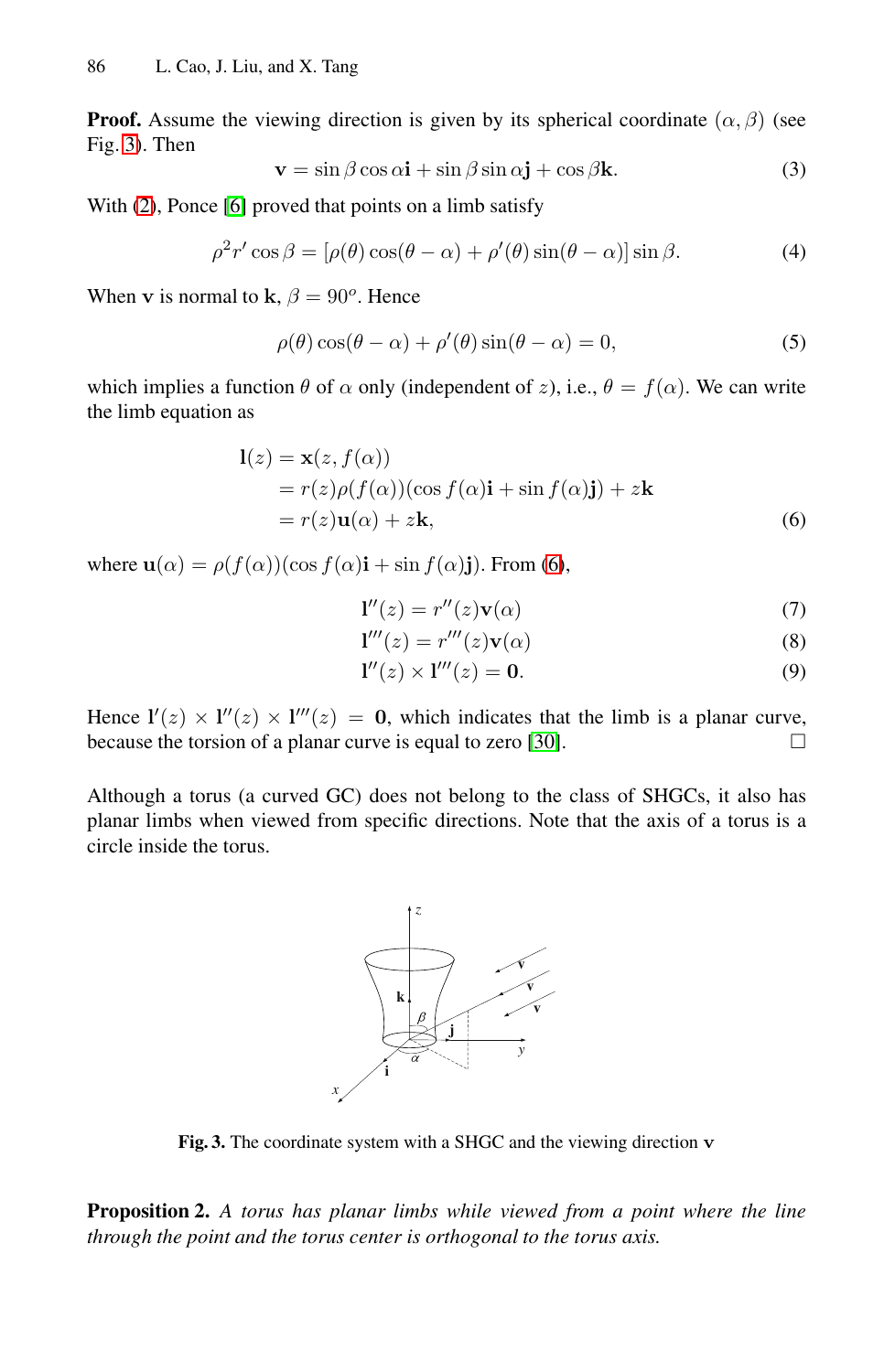

<span id="page-4-0"></span>**Fig. 4.** A torus with the viewpoint at the  $z$ -axis

**Proof.** Without loss of generality, we assume that the axis of the torus is located on the  $x-y$  plane, the center of it coincides with the origin, and the viewpoint is at  $l\mathbf{k}$ , as shown in Fig. [4.](#page-4-0) Then the surface of the torus can be parameterized by [\[31\]](#page-11-18)

$$
\mathbf{x}(z,\theta) = (R - r\cos z)\cos\theta\mathbf{i} + (R - r\cos z)\sin\theta\mathbf{j} + r\sin z\mathbf{k}.\tag{10}
$$

The normal to the surface is given by

$$
\mathbf{n}(z,\theta) = \frac{\partial \mathbf{x}}{\partial z} \times \frac{\partial \mathbf{x}}{\partial \theta}
$$
  
=  $-r \cos z (R - r \cos z) \cos \theta \mathbf{i} - r \cos z (R - r \cos z) \sin \theta \mathbf{j}$   
+  $(R + r \sin z) (R - r \cos z) \mathbf{k}$ . (11)

The viewing direction from l**k** to the surface is

<span id="page-4-3"></span><span id="page-4-2"></span><span id="page-4-1"></span>
$$
\mathbf{v}(z,\theta) = \mathbf{x}(z,\theta) - l\mathbf{k}.\tag{12}
$$

Substituting **v** in [\(12\)](#page-4-1) and **n** in [\(11\)](#page-4-2) into [\(2\)](#page-2-2) yields

$$
rl\sin z + Rr\cos z - Rr\sin z - r^2 + Rl = 0,\tag{13}
$$

which implies a function z of l only (independent of  $\theta$ ). i.e.,  $z = g(l)$ . Thus we can write the limb equation as

$$
\mathbf{l}(\theta) = \mathbf{x}(g(l), \theta) = (R - r\cos g(l))(\cos\theta \mathbf{i} + \sin\theta \mathbf{j}) + r\sin g(l)\mathbf{k}.
$$
 (14)

It is easy to show

$$
\mathbf{l}'(\theta) \times \mathbf{l}''(\theta) \times \mathbf{l}'''(\theta) = \mathbf{0}.\tag{15}
$$

Thus the limb is planar since its torsion is zero.  $\Box$ 

### **3 DGCs in Homogeneous Coordinates**

We have shown that SHGCs and tori have planar limbs when viewed from some specific directions. There are also other curved GCs sharing the same property. This property leads us to the investigation of DGCs. For mathematical convenience, we will mainly use homogeneous coordinates and projective geometry in the following discussion of DGCs.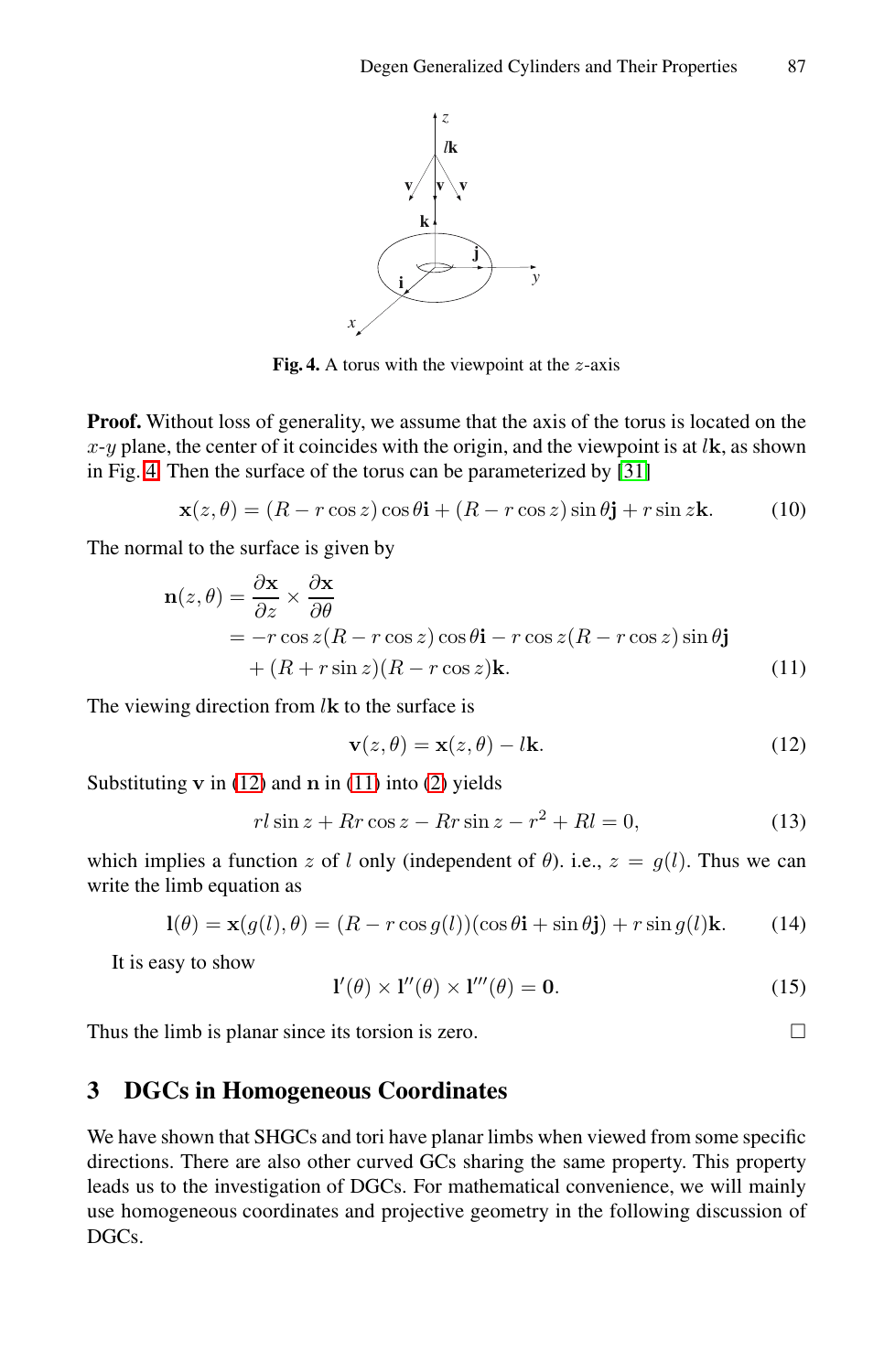#### **3.1 Homogeneous Coordinates**

Homogeneous coordinates are used in projective geometry [\[32\]](#page-11-19). They are a useful tool in computer vision and graphics. Points in homogeneous coordinates are represented by vectors  $\mathbf{p} = (w, x, y, z)^T \in \mathbb{R}^4 \setminus \{(0, 0, 0, 0)^T\}$ . The  $w, x, y, z$  are called homogeneous coordinates of **p**. **p** and  $\rho$ **p** with  $\rho \in \mathbb{R} \setminus \{0\}$  define the same point. Given a point  $\mathbf{p} = (w, x, y, z)^T$  with  $w \neq 0$  in homogeneous coordinates, its corresponding point  $\bar{\mathbf{p}}$ in Cartesian coordinates is

$$
\bar{\mathbf{p}} = (\bar{x}, \bar{y}, \bar{z})^T = (\frac{x}{w}, \frac{y}{w}, \frac{z}{w})^T.
$$
 (16)

If  $w = 0$ , the point  $(0, x, y, z)$  stands for a point at *infinity* (called an *ideal point*).

Orthogonal projection can be treated as a special case of perspective projection when the viewpoint is at infinity. Thus under perspective projection, Proposition [1](#page-2-3) states that a SHGC has planar limbs when the viewpoint is at infinity and the viewing direction is normal to the axis of the SHGC.

Using homogeneous coordinates, points on a straight line **L** can be represented by

$$
\mathbf{L} = \alpha \mathbf{a} + \beta \mathbf{b},\tag{17}
$$

where  $\alpha, \beta \in \mathbb{R}$  and  $\mathbf{a}, \mathbf{b}$  are two independent points in the projective space. In what follows, we denote the line **L** by  $a \wedge b$ . Similarly, points on a plane **P** can be represented by

$$
\mathbf{P} = \alpha \mathbf{a} + \beta \mathbf{b} + \gamma \mathbf{c} \tag{18}
$$

where  $\alpha, \beta, \gamma \in \mathbb{R}$  and  $\mathbf{a}, \mathbf{b}, \mathbf{c}$  are three independent points. We denote the plane **P** by **a** ∧ **b** ∧ **c**. Therefore, a curve  $\mathbf{C}(s)$  is planar if it can be written in this form

$$
\mathbf{C}(s) = p_1(s)\mathbf{a} + p_2(s)\mathbf{b} + p_3(s)\mathbf{c}.\tag{19}
$$

To verify whether a curve is planar or not, this way is more convenient than calculating the torsion of the curve in Cartesian coordinates.

### **3.2 Degen Surfaces**

Degen proposed a novel surface model for geometric modelling in [\[23\]](#page-11-10) and [\[24\]](#page-11-11). We call those surfaces Degen surfaces. They cover a wide range of curved surfaces such as those showed in Fig. [5.](#page-6-0) A Degen surface is parameterized by the following equation in homogeneous coordinates

$$
\mathbf{X}(u,v) = \alpha(u)\mathbf{a} + \beta(u)\mathbf{b} + \gamma(v)\mathbf{c} + \delta(v)\mathbf{d} = \mathbf{p}(u) + \mathbf{q}(v),\tag{20}
$$

where  $\mathbf{p}(u) = \alpha(u)\mathbf{a} + \beta(u)\mathbf{b}$ ,  $\mathbf{q}(v) = \gamma(v)\mathbf{c} + \delta(v)\mathbf{d}$ ,  $u \in [u_1, u_2]$ ,  $v \in [v_1, v_2]$ , **a**, **b**, **c**, **d** are independent, and  $\alpha$ ,  $\beta$ ,  $\gamma$ ,  $\delta$  are certain functions. The two straight lines **a** ∧ **b** and **c** ∧ **d** are called the axes of the Degen surface.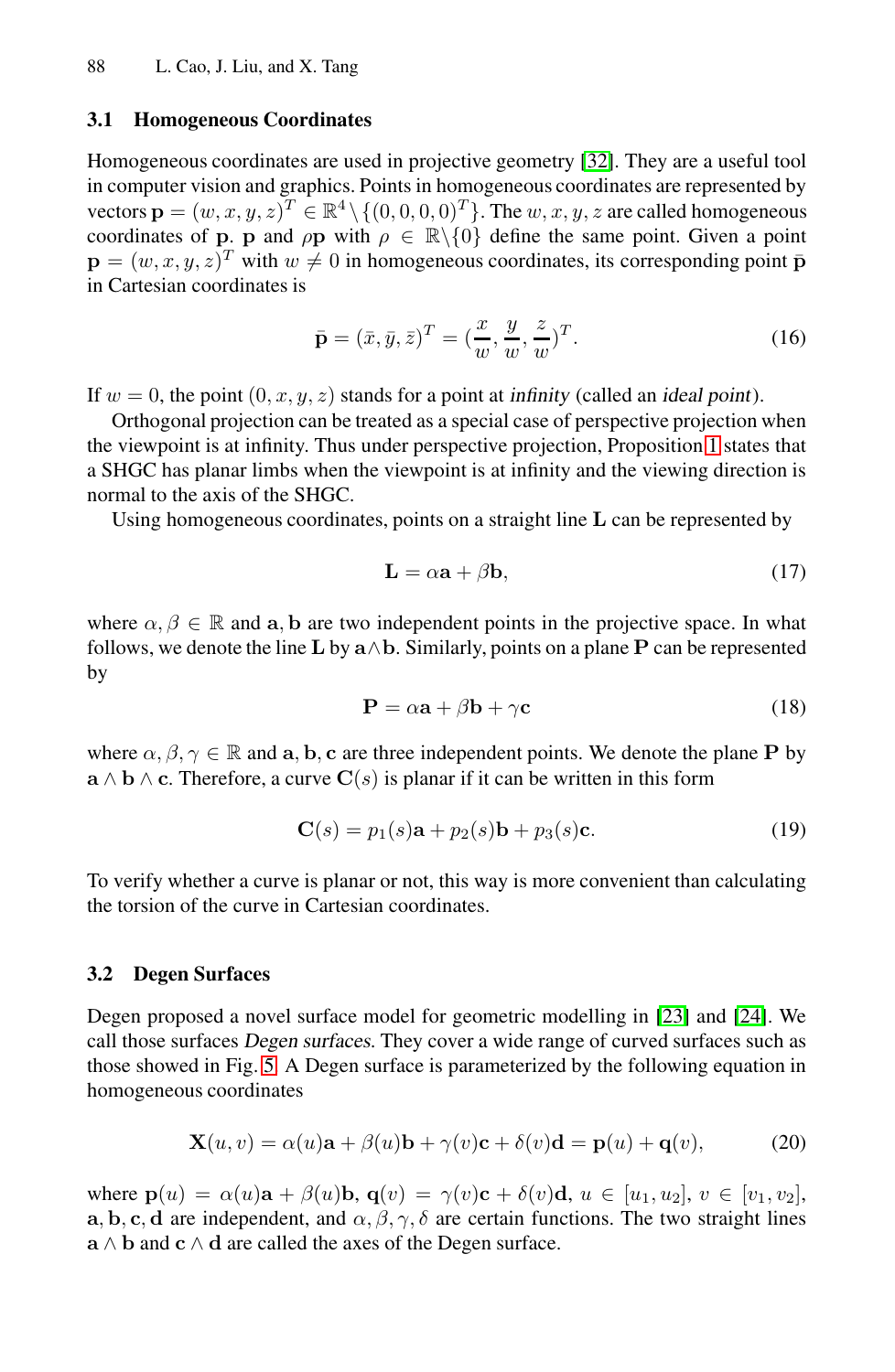

<span id="page-6-0"></span>**Fig. 5.** Some examples of Degen Surfaces including SHGCs(a), an open torus(b), a cyclide(c), a quadric(d), and more other GCs (e,f), respectively

#### **3.3 DGCs**

Before defining DGCs, we show that SHGCs and tori can be represented in the form of Degen surfaces in homogeneous coordinates. The parameterized surface of a SHGC in homogeneous coordinates is simply

<span id="page-6-1"></span>
$$
\mathbf{X}(u,v) = (1, \rho(u)r(v)\cos u, \rho(u)r(v)\sin u, v)^T,
$$
\n(21)

where the z and  $\theta$  in [\(1\)](#page-2-4) are replaced by u and v, respectively. Then  $X(u, v) = p(u) + p(u)$  $q(v)$  with

$$
\mathbf{p}(u) = (0, \rho(u)\cos u, \rho(u)\sin u, 0)^T
$$
 (22)

$$
\mathbf{q}(v) = \frac{1}{r(v)} (1, 0, 0, v)^T.
$$
 (23)

Furthermore

$$
\mathbf{p}(u) = \rho(u)(\cos u)\mathbf{a} + \rho(u)(\sin u)\mathbf{b}
$$
 (24)

<span id="page-6-4"></span><span id="page-6-3"></span><span id="page-6-2"></span>
$$
\mathbf{q}(v) = \frac{1}{r(v)} \mathbf{c} + \frac{v}{r(v)} \mathbf{d}
$$
 (25)

with  $\mathbf{a} = (0, 1, 0, 0)^T$ ,  $\mathbf{b} = (0, 0, 1, 0)^T$ ,  $\mathbf{c} = (1, 0, 0, 0)^T$ ,  $\mathbf{d} = (0, 0, 0, 1)^T$ .

Similarly, replacing the z and  $\theta$  in [\(10\)](#page-4-3) with u and v, respectively, we can show that a torus belongs to a Degen surface by

$$
\mathbf{p}(u) = \frac{1}{R - r\cos u}(1/r, 0, 0, \sin u)^T = \frac{1}{r(R - r\cos u)}\mathbf{a} + \frac{\sin u}{R - r\cos u}\mathbf{b}
$$
 (26)

$$
\mathbf{q}(v) = \frac{1}{r}(0, \cos v, \sin v, 0)^T = \frac{\cos v}{r}\mathbf{c} + \frac{\sin v}{r}\mathbf{d},\tag{27}
$$

with  $\mathbf{a} = (1, 0, 0, 0)^T$ ,  $\mathbf{b} = (0, 0, 0, 1)^T$ ,  $\mathbf{c} = (0, 1, 0, 0)^T$ ,  $\mathbf{d} = (0, 0, 1, 0)^T$ .

**Definition 1.** On a Degen surface with the parametrization of  $\mathbf{X}(u, v)$ , when  $v = v_0$  is *fixed, the curve*  $C_1(u) = X(u, v_0)$  *is called a u-curve; when*  $u = u_0$  *is fixed, the curve*  $\mathbf{C}_2(v) = \mathbf{X}(u_0, v)$  *is called a v-curve.*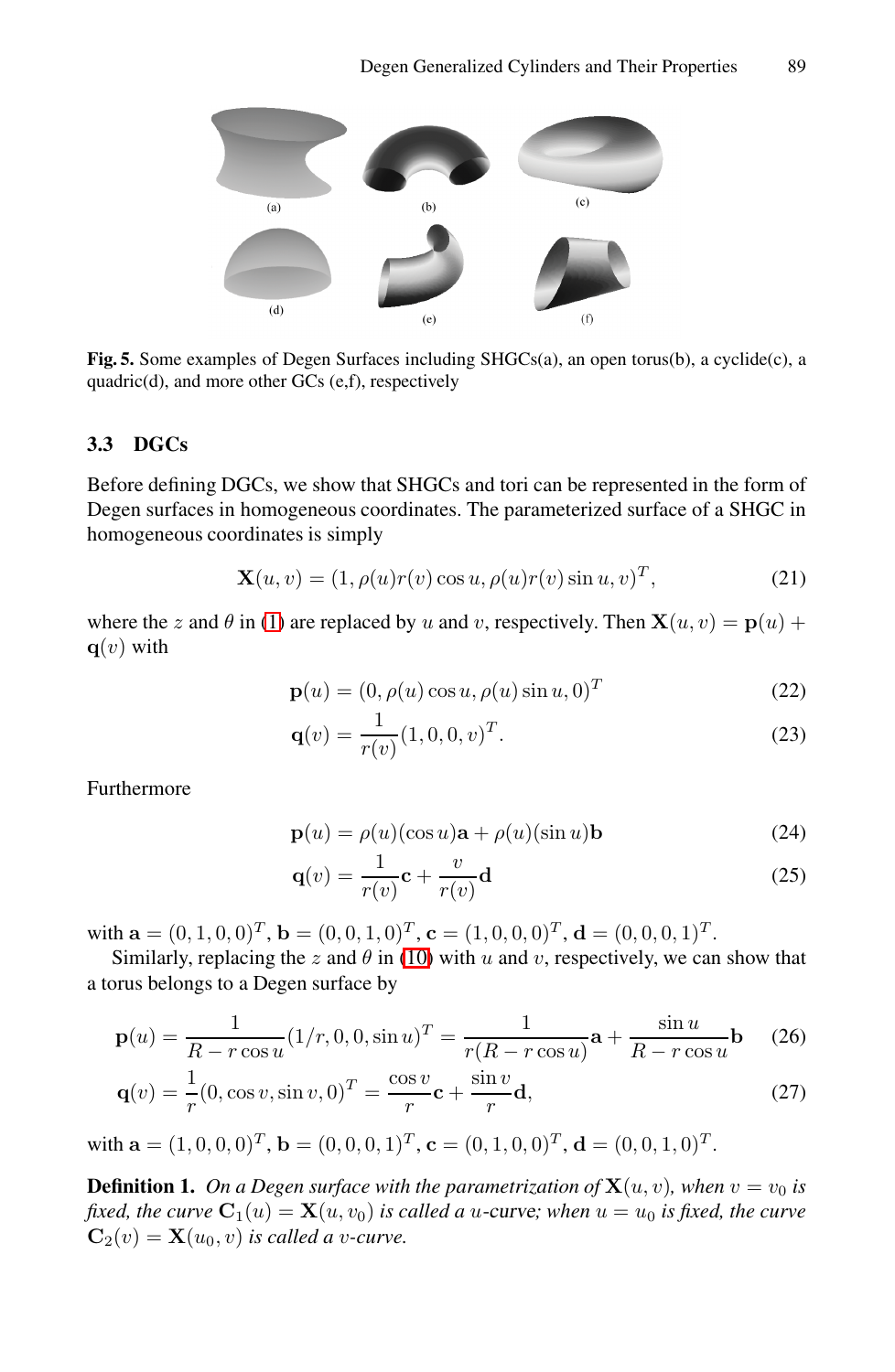In the above examples, the u-curves of a SHGC are  $(0, \rho(u)\cos u, \rho(u)\sin u, 0)^T$  + **q**(v<sub>0</sub>), which are closed when  $u \in [0, 2\pi]$ ; the v-curves of the SHGC are  $p(u_0)$  +  $\frac{1}{r(v)}(1,0,0,v)^T$ . Both the *u*-curves and *v*-curves of a torus are circles, which are also closed.

On a Degen surface with  $u \in [u_1, u_2], v \in [v_1, v_2]$ , the family of u-curves  $\{C_1(u) =$  $\mathbf{X}(u, v_0) | v_0 \in [v_1, v_2]$  covers the whole surface. Thus a Degen surface can be seen as a surface obtained by sweeping a *u*-curve when  $v_0$  varies from  $v_1$  to  $v_2$ . If the *u*-curve is closed, the region bounded by it can be regarded as the cross section of a GC. Note that all the  $u$ -curves and  $v$ -curves are planar as stated in Lemma [1](#page-8-0) in Section [4.](#page-7-0)

**Definition 2.** *A Degen generalized cylinder (DGC) is a solid bounded by a Degen surface*  $\mathbf{X}(u, v) = \alpha(u)\mathbf{a} + \beta(u)\mathbf{b} + \gamma(v)\mathbf{c} + \delta(v)\mathbf{d}$  *with closed u-curves, or closed v*-curves, or both. The axes of the DGC are the two straight lines  $\mathbf{a} \wedge \mathbf{b}$  and  $\mathbf{c} \wedge \mathbf{d}$ .

Obviously, the surface of a DGC is a Degen surface. However, a Degen surface with neither *u*-curves nor *v*-curves closed does not form a DGC. Fig. [6](#page-7-1) gives such an example. The Degen surfaces showed in Fig. [5](#page-6-0) form six DGCs if the cross sections are considered as regions instead of curves.

It should be emphasized that a conventional GC has only one axis and the axis of a conventional curved GC is a curve. It is often more difficult to recover curved axes than to recover straight axes.

# <span id="page-7-0"></span>**4 Properties of DGCs**

<span id="page-7-2"></span>In this section, we present the properties of DGCs that are useful for some computer vision tasks.

**Proposition 3.** *The axis of a SHGC coincides with one of the two axes of the DGC that is the corresponding representation of the SHGC in homogeneous coordinates. Another axis of the DGC is a line at infinity.*

**Proof.** When a SHGC is written as  $(1)$ , its axis is the *z*-axis (Fig. [3\)](#page-3-0). The same SHGC can be represented in the form of a DGC as in  $(21)–(25)$  $(21)–(25)$  $(21)–(25)$ . One axis of the DGC is **c**  $\wedge$ **d**, i.e., a line passing through  $(1, 0, 0, 0)^T$  and  $(0, 0, 0, 1)^T$ , which denotes the z-axis in homogeneous coordinates. Another axis of the DGC is a line at infinity, which passes through the two ideal points  $\mathbf{a} = (0, 1, 0, 0)^T$  and  $\mathbf{b} = (0, 1, 0, 0)^T$ .

It is also easy to find the two axes of a torus when it is represented in the form of a DGC. Suppose a torus in Euclidean geometry is expressed by [\(10\)](#page-4-3). From [\(26\)](#page-6-3) and [\(27\)](#page-6-4), we



<span id="page-7-1"></span>**Fig. 6.** A Degen surface with neither u-curves nor v-curves closed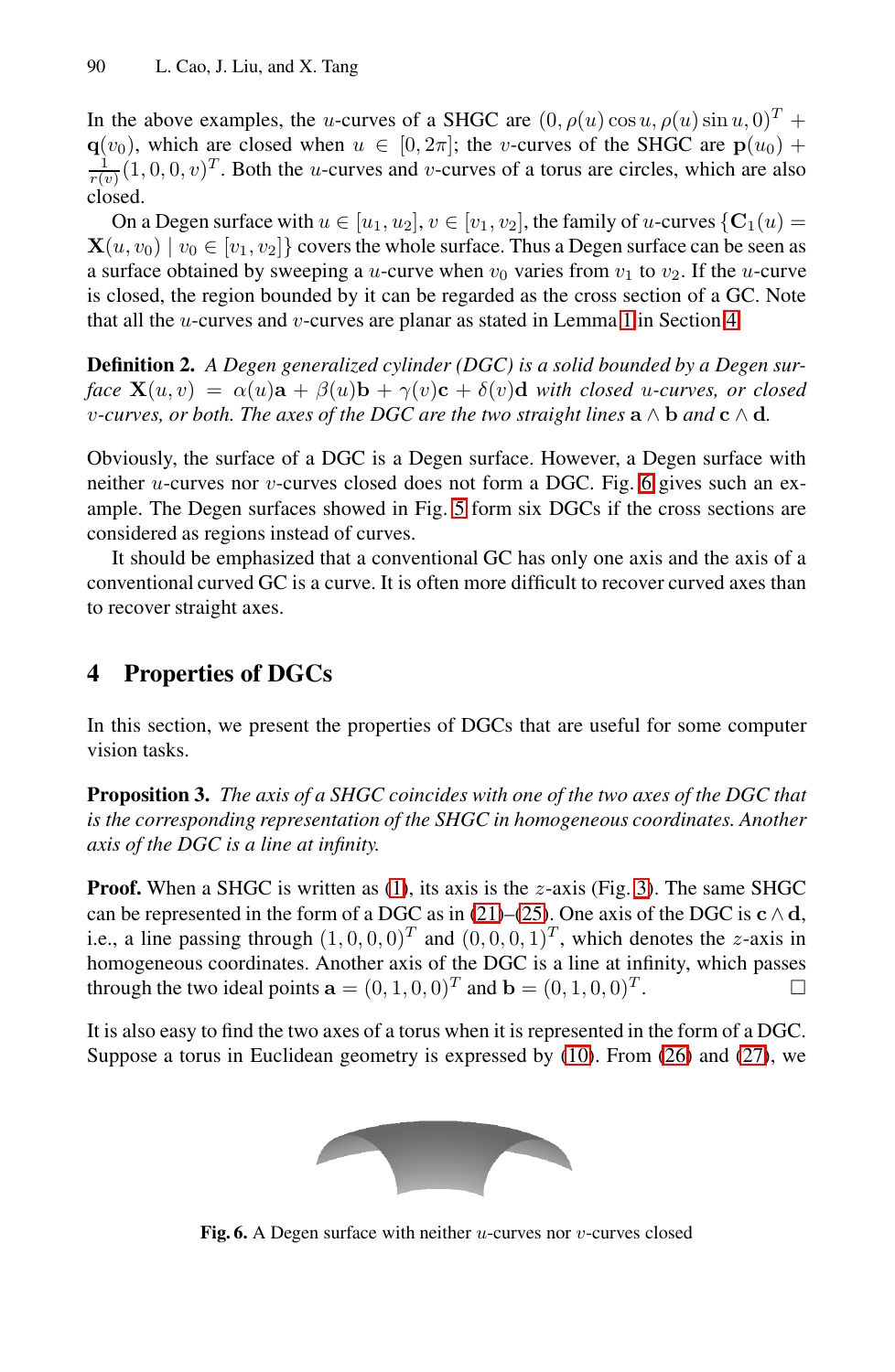see that one axis of the torus is  $\mathbf{a} \wedge \mathbf{b}$  with  $\mathbf{a} = (1, 0, 0, 0)^T$  and  $\mathbf{b} = (0, 0, 0, 1)^T$ , which is the z-axis in homogeneous coordinates. Another axis is **c** ∧ **d** with  $\mathbf{c} = (0, 1, 0, 0)^T$ and  $\mathbf{d} = (0, 0, 1, 0)^T$ , which is a line through the two ideal points **c** and **d** at infinity.

As pointed out in Propositions [1](#page-2-3) and [2,](#page-3-2) both SHGCs and tori have planar limbs when viewed from the special directions. Now we show that all DGCs have this property. At first, we give two lemmas that are proved in [\[23\]](#page-11-10).

<span id="page-8-1"></span><span id="page-8-0"></span>**Lemma 1.** *All the* u*-curves and* v*-curves of a DGC are planar.*

**Lemma 2.** All the tangent planes on a u-curve  $\mathbf{X}(u, v_0)$  (v-curve  $\mathbf{X}(u_0, v)$ , respec*tively)* pass through the same point  $\gamma'(v_0)$ **c** +  $\delta'(v_0)$ **d**  $(\alpha'(u_0)$ **a** +  $\beta'(u_0)$ **b**, respec*tively).*

**Proposition 4.** *A DGC has planar limbs when viewed from points on its two axes*  $a \wedge b$ *and* **c**  $\wedge$  **d***, and the planar limbs are u-curves and v-curves.* 

**Proof.** From Lemma [2,](#page-8-1) we know that all the tangent planes on a u-curve  $X(u, v_0)$  pass through the point  $\gamma'(v_0)$ **c** +  $\delta'(v_0)$ **d**. All such points with different values of  $v_0$  lie on the axis **c** ∧ **d**. Therefore, if the DGC is observed from one of the points, the viewing directions must lie on these tangent planes at points on the  $u$ -curves. Thus the  $u$ -curve becomes a limb of the DGC. By Lemma [1,](#page-8-0) the limb is planar. Similarly, the DGC has planar limbs when observed from points on another axis  $\mathbf{a} \wedge \mathbf{b}$ .

<span id="page-8-3"></span>**Proposition 5.** *For any two contour points from the same* u*-curve (*v*-curve, respectively), the tangents to the contours at the two points intersect on the projection of the axis* **c**  $\land$  **d** (**a**  $\land$  **b***, respectively).* 

**Proof.** From Lemma [2,](#page-8-1) all the tangent planes of the  $u$ -curve ( $v$ -curve, respectively) meet at the same point on the axis **c** ∧ **d** (**a** ∧ **b**, respectively). Since the tangent plane at a point of the limb is projected onto the tangent at the corresponding point on the contour generated by the limb [\[33\]](#page-11-20), this proposition holds.  $\Box$ 

Fig. [7](#page-8-2) illustrates this invariant property. Note that when a DGC is a SHGC, one axis becomes the axis of the SHGC (Proposition [3\)](#page-7-2). Thus the SHGC's invariant property stated in Lemma 4 in Ponce et al.'s work [\[6\]](#page-10-5) becomes a special case of Proposition [5.](#page-8-3)



<span id="page-8-2"></span>**Fig. 7.** Illustration of Proposition [5](#page-8-3)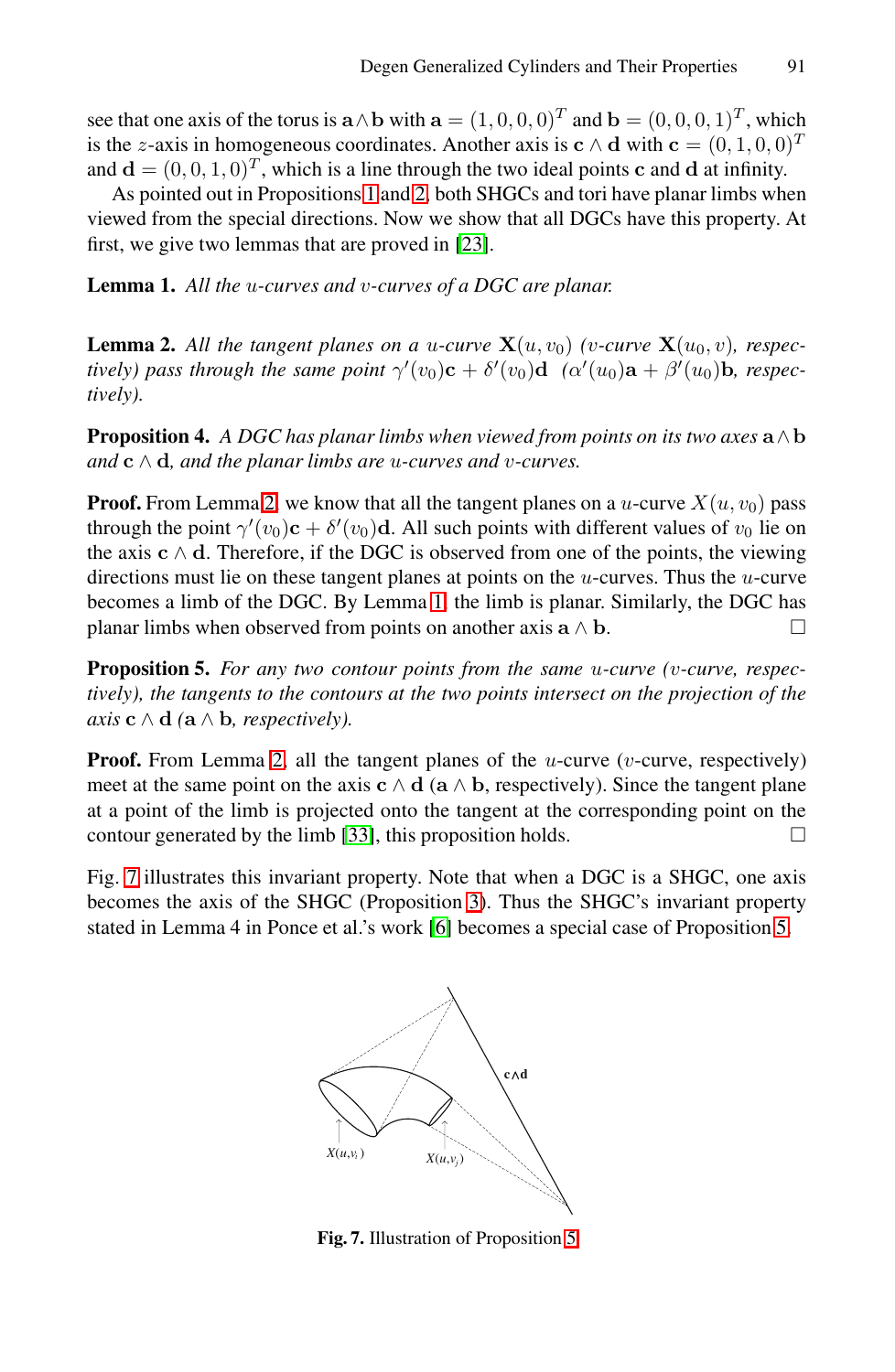

<span id="page-9-1"></span>**Fig. 8.** Illustration of Proposition [6](#page-9-0)

**Definition 3.** Let  $X(u, v_i)$  and  $X(u, v_i)$  be two u-curves of a DGC. Two points  $\mathbf{X}(u_k, v_i)$  and  $\mathbf{X}(u_k, v_j)$  on the two *u*-curves define a line of correspondence from *the two u-curves. Let*  $\mathbf{X}(u_m, v)$  *and*  $\mathbf{X}(u_n, v)$  *be two v-curves of a DGC. Two points*  $\mathbf{X}(u_m, v_a)$  and  $\mathbf{X}(u_n, v_a)$  on the two *v*-curves define a line of correspondence from the *two* v*-curves.*

<span id="page-9-0"></span>**Proposition 6.** *All the lines of correspondence from any two* u*-curves (*v*-curves, respectively) of a DGC intersect at the same point on the axis*  $c \wedge d$  ( $a \wedge b$ *, respectively).* 

**Proof.** Let  $X(u, v_i)$  and  $X(u, v_j)$  be two u-curves as shown in Fig. [8,](#page-9-1) the line of correspondence passing through the two points  $\mathbf{X}(u_k, v_i)$  and  $\mathbf{X}(u_k, v_i)$  can be expressed as

$$
\mathbf{X}(u_k, v_i) + \lambda \mathbf{X}(u_k, v_j), \ \lambda \in \mathbb{R}.\tag{28}
$$

When  $\lambda = -1$ ,

$$
\mathbf{X}(u_k, v_i) - \mathbf{X}(u_k, v_j) = [\mathbf{p}(u_k) + \mathbf{q}(v_i)] - [\mathbf{p}(u_k) + \mathbf{q}(v_j)]
$$
  
=  $\mathbf{q}(v_i) - \mathbf{q}(v_j)$   
=  $[\gamma(v_i) - \gamma(v_j)]\mathbf{c} + [\delta(v_i) - \delta(v_j)]\mathbf{d},$  (29)

which is a point on the axis **c**  $\wedge$  **d**. Since this point is independent of  $u_k$ , all such lines from the two u-curves intersect at this point. In the same way, we can also prove that the proposition is true for the lines of correspondence from two  $v$ -curves.  $\Box$ 

<span id="page-9-3"></span>From Proposition [6,](#page-9-0) we can obtain a corollary, the geometry of which is illustrated in Fig. [9.](#page-9-2) The proof is omitted due to space limitation.

**Corollary 1.** *In the general case, the two axes*  $\mathbf{a} \wedge \mathbf{b}$  *and*  $\mathbf{c} \wedge \mathbf{d}$  *of a DGC can be determined from a pair of* u*-curves and a pair of* v*-curves of the DGC.*



<span id="page-9-2"></span>**Fig. 9.** Illustration of Corollary [1](#page-9-3)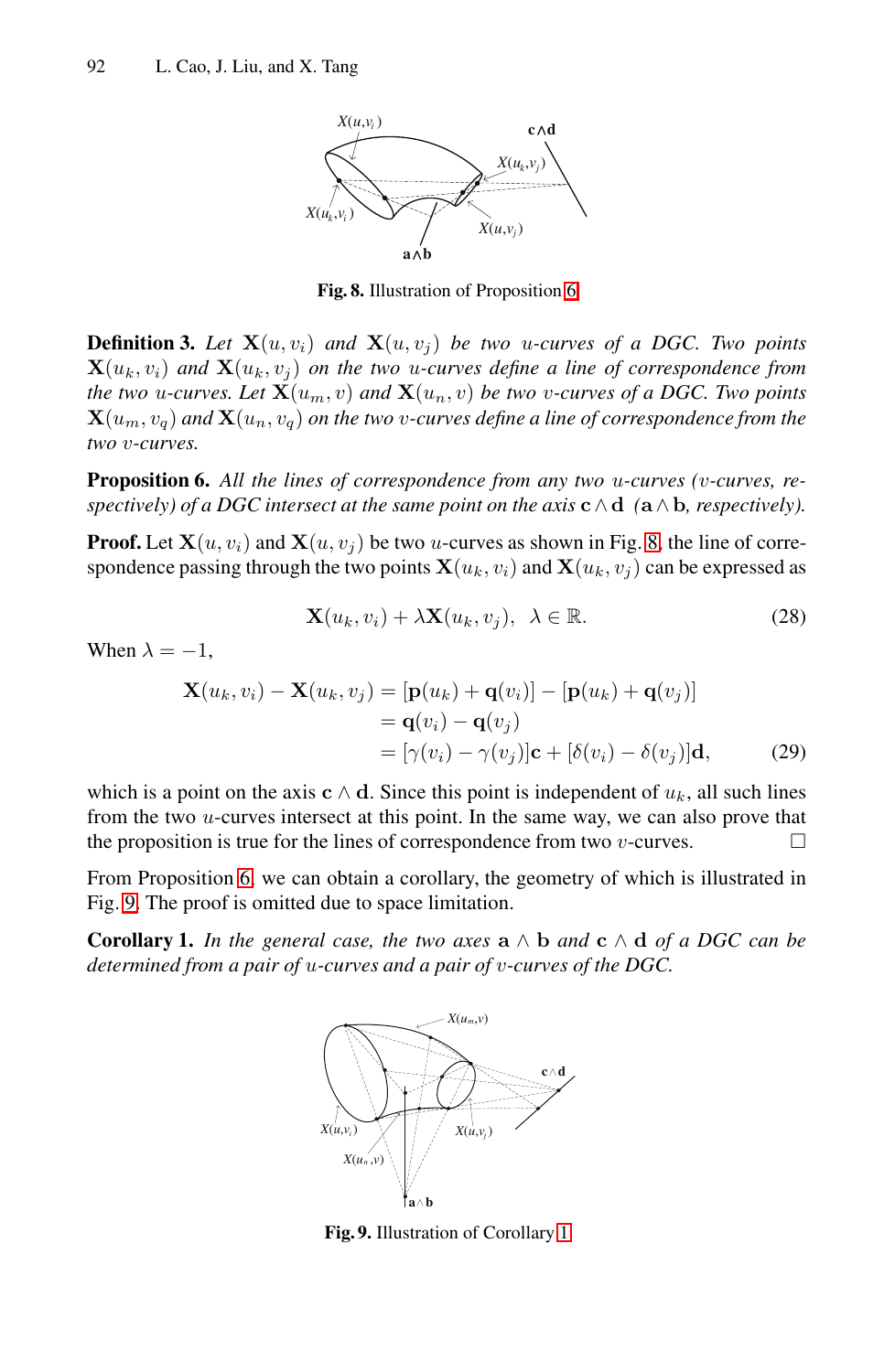## **5 Conclusions**

GCs have been used in many applications of computer vision. Previous work on GCs focuses on relatively narrow sets of GCs. In this paper, we have proposed a new set of GCs, called Degen generalized cylinders (DGCs). DGCs cover a wide range of GCs, including SHGCs, tori, quadrics, cyclides, and more other GCs into one unified model. We have presented a number of properties existing in DGCs. Our rigorous discussion is based on homogeneous coordinates in projective geometry, which is more general than Euclidean geometry. The invariant properties of DGCs reveal the relations among the planar limbs, axes, and contours of DGCs. These properties can be used for recovering DGC descriptions from image contours, representing GCs in computer vision and graphics, and modeling surface warping in 3D animation.

### **Acknowledgments**

The authors would like to thank the anonymous reviewers for their useful comments. This work is supported by RGC Research Direct Grant 2050369, CUHK.

## <span id="page-10-12"></span><span id="page-10-0"></span>**References**

- 1. Binford, T.: Visual perception by computer. IEEE Conf. Systems and Control (1971)
- <span id="page-10-1"></span>2. Sato, H., Binford, T.: Finding and recovering SHGC objects in an edge image. CVGIP: Graphical Model and Image Processing **57**(3) (1993) 346–358
- <span id="page-10-2"></span>3. Dhome, M., Glachet, R., Lapreste, J.: Recovering the scaling function of a SHGC from a single perspective view. IEEE Proc. Computer Vision and Pattern Recognition (1992) 36–41
- <span id="page-10-3"></span>4. Ulupinar, F., Nevatia, R.: Shape from contour: Straight homogeneous generalized cylinders and constant cross-section generalized cylinders. IEEE Trans. Pattern Analysis and Machine Intelligence **17**(2) (1995) 120–135
- <span id="page-10-4"></span>5. Sayd, P. Dhome, M., Lavest, J.: Recovering generalized cylinders by monocular vision. Object Representation in Computer Vision II (1996) 25–51
- <span id="page-10-5"></span>6. Ponce, J., Chelberg, D., Mann, W.: Invariant properties of straight homogeneous generalized cylinders and their contours. IEEE Trans. Pattern Analysis and Machine Intelligence **11**(9) (1989) 951–966
- <span id="page-10-6"></span>7. O'Donnell, T. Boult, T., Fang, X., Gupta, A.: The extruded generalized cylinder: A deformable model for object recovery. Proc. IEEE Conf. Computer Vision and Pattern Recognition (1994) 174 – 181
- <span id="page-10-7"></span>8. O'Donnell, T., Dubuisson-Jolly, M.P., Gupta, A.: A cooperative framework for segmentation using 2-D active contours and 3-D hybrid models as applied to branching cylindrical structures. Proc. Int'l Conf. Computer Vision (1998) 454 – 459
- <span id="page-10-8"></span>9. Gross, A.D.: Analyzing generalized tubes. Proc. SPIE Conf. Intelligent Robots and Computer Vision XIII: 3D Vision, Product **2354** (1994)
- <span id="page-10-9"></span>10. Shani, U., Ballard, D.H.: Splines as embeddings for generalized cylinders. Computer Vision, Graphics, and Image Processing (CVGIP) **27**(2) (1984) 129–156
- <span id="page-10-10"></span>11. Zerroug, M., Nevatia, R.: Segmentation and recovery of SHGCS from a real intensity image. European Conf. Computer Vision (1994) 319–330
- <span id="page-10-11"></span>12. Gross, A.D., Boult, T.E.: Recovery of SHGCs from a single intensity view. IEEE Trans. Pattern Analysis and Machine Intelligence **18**(2) (1996) 161–180